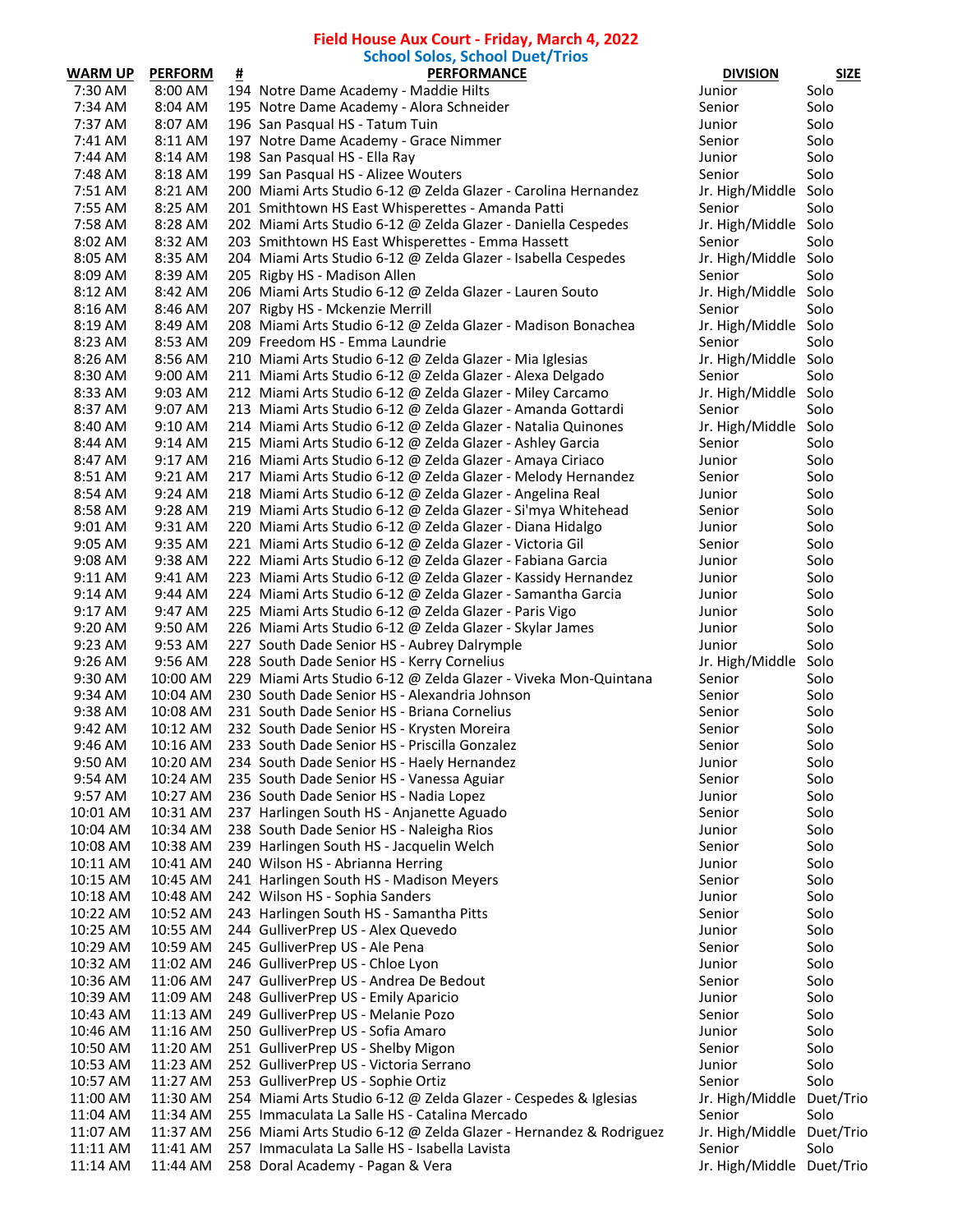| 11:18 AM | 11:48 AM  | 259 Immaculata La Salle HS - Alexis Lamazares                | Junior                    | Solo      |
|----------|-----------|--------------------------------------------------------------|---------------------------|-----------|
| 11:21 AM | 11:51 AM  | 260 Immaculata La Salle HS - Mia Niebruegge                  | Junior                    | Solo      |
| 11:25 AM | 11:55 AM  | 261 Miami Arts Studio 6-12 @ Zelda Glazer - Garcia & Marques | Junior Varsity            | Duet/Trio |
| 11:28 AM | 11:58 AM  | 262 Miami Arts Studio 6-12 @ Zelda Glazer - Garcia & Pena    | Junior Varsity            | Duet/Trio |
| 11:32 AM | 12:02 PM  | 263 South Dance - Ashley Yamashita                           | Junior                    | Solo      |
| 11:35 AM | 12:05 PM  | 264 South Dance - Aylah Ferreira                             | Junior                    | Solo      |
| 11:39 AM | 12:09 PM  | 265 South Dance - Kiana Bravo                                | Junior                    | Solo      |
| 11:42 AM | 12:12 PM  | 266 South Dance - Leona Sun                                  | Junior                    | Solo      |
| 11:46 AM | 12:16 PM  | 267 South Dance - Nicole Laeno                               | Junior                    | Solo      |
|          |           |                                                              |                           |           |
| 11:49 AM | 12:19 PM  | 268 South Dance - Triniti Sluyter                            | Junior                    | Solo      |
| 11:53 AM | 12:23 PM  | 269 Doral Academy - Juliana Ospina                           | Jr. High/Middle Solo      |           |
| 11:56 AM | 12:26 PM  | 270 Doral Academy - Nicole Iribarren                         | Jr. High/Middle Solo      |           |
| 12:00 PM | 12:30 PM  | 271 Doral Academy - Natallia Vegas                           | Jr. High/Middle Solo      |           |
| 12:03 PM | 12:33 PM  | 272 Doral Academy - Laura Vera                               | Jr. High/Middle Solo      |           |
| 12:07 PM | 12:37 PM  | 273 South Dance - Bailey Kang-Illescas                       | Senior                    | Solo      |
| 12:10 PM | 12:40 PM  | 274 South Dance - Bella Cochella                             | Senior                    | Solo      |
| 12:14 PM | 12:44 PM  | 275 South Dance - Daniella Cervantes-Cisneros                | Senior                    | Solo      |
| 12:17 PM | 12:47 PM  | 276 South Dance - Jamie Len                                  | Senior                    | Solo      |
| 12:21 PM | 12:51 PM  | 277 South Dance - Julia Kim                                  | Senior                    | Solo      |
| 12:24 PM | 12:54 PM  | 278 South Dance - Kate Hendrick                              | Senior                    | Solo      |
| 12:28 PM | 12:58 PM  | 279 South Dance - Makena Tsuneishi                           | Senior                    | Solo      |
| 12:31 PM | 1:01 PM   | 280 South Dance - Sara Fujimoto                              | Senior                    | Solo      |
| 12:35 PM | 1:05 PM   | 281 South Dance - Sarah Johnsson                             | Senior                    | Solo      |
| 12:38 PM | 1:08 PM   | 282 Doral Academy - Braganolo & Marquez                      | Varsity                   | Duet/Trio |
| 12:42 PM | 1:12 PM   | 283 Wilson HS - Herring & Dalkos                             |                           | Duet/Trio |
|          |           |                                                              | Varsity                   |           |
| 12:45 PM | 1:15 PM   | 284 Harlingen South HS - Martinez & Villarreal               | Varsity                   | Duet/Trio |
| 12:49 PM | 1:19 PM   | 285 Harlingen South HS - Meyers, Pitts & Welch               | Varsity                   | Duet/Trio |
| 12:52 PM | 1:22 PM   | 286 Notre Dame Academy - Nimmer & Delveaux                   | Varsity                   | Duet/Trio |
| 12:56 PM | 1:26 PM   | 287 Notre Dame Academy - Zasuly & Schneider                  | Varsity                   | Duet/Trio |
| 12:59 PM | 1:29 PM   | 288 Doral Academy - Kaitlyn Santos                           | Junior                    | Solo      |
| 1:03 PM  | 1:33 PM   | 289 Immaculata La Salle HS - Lavista & Mercado               | Varsity                   | Duet/Trio |
| 1:06 PM  | 1:36 PM   | 290 Doral Academy - Camilla Senese                           | Junior                    | Solo      |
| 1:10 PM  | 1:40 PM   | 291 Freedom HS - Laundrie & Miller                           | Varsity                   | Duet/Trio |
| 1:13 PM  | 1:43 PM   | 292 Doral Academy - Jules Damas                              | Junior                    | Solo      |
| 1:17 PM  | 1:47 PM   | 293 Valley Christian HS - Newsom & Rebello                   | Varsity                   | Duet/Trio |
| 1:20 PM  | 1:50 PM   | 294 Doral Academy - Isabella Braganolo                       | Junior                    | Solo      |
| 1:24 PM  | 1:54 PM   | 295 Doral Academy - Ashley Fernandez                         | Senior                    | Solo      |
| 1:27 PM  | 1:57 PM   | 296 Santa Margarita Catholic HS - Tara Meany                 | Junior                    | Solo      |
| 1:31 PM  | 2:01 PM   | 297 Doral Academy - Eleni Papagianakis                       | Senior                    | Solo      |
| 1:34 PM  | 2:04 PM   | 298 Mater Academy JV - Alejandra Acosta                      | Jr. High/Middle Solo      |           |
| 1:38 PM  | 2:08 PM   | 299 Doral Academy - Adriana Aguerri                          | Senior                    | Solo      |
| 1:41 PM  | 2:11 PM   | 300 Doral Academy - Scarlet Rodrigues                        | Senior                    | Solo      |
|          |           |                                                              |                           |           |
| 1:45 PM  | 2:15 PM   | 301 Doral Academy - Katerina Rodriguez                       | Senior                    | Solo      |
| 1:48 PM  | 2:18 PM   | 302 Doral Academy - Alejandro Marquez                        | Senior                    | Solo      |
| 1:52 PM  | 2:22 PM   | 303 Sports Leadership & Management - Thelma Casanova         | Senior                    | Solo      |
| 1:55 PM  | 2:25 PM   | 304 Mater Academy JV - Alexa Herrera                         | Jr. High/Middle Solo      |           |
| 1:59 PM  | 2:29 PM   | 305 Mater Academy JV - Elaine Urena                          | Jr. High/Middle Solo      |           |
| 2:02 PM  | 2:32 PM   | 306 Mater Academy - Alicia Perez                             | Junior                    | Solo      |
| 2:06 PM  | 2:36 PM   | 307 Mater Academy - Angellie Martinez                        | Junior                    | Solo      |
| 2:09 PM  | 2:39 PM   | 308 Mater Academy - Camila Taurinan                          | Junior                    | Solo      |
| 2:13 PM  | 2:43 PM   | 309 Santa Margarita Catholic HS - Jamie Redmond              | Senior                    | Solo      |
| 2:16 PM  | 2:46 PM   | 310 Mater Academy - Lakshmi Aroca                            | Junior                    | Solo      |
| 2:20 PM  | 2:50 PM   | 311 Santa Margarita Catholic HS - Janna Redmond              | Senior                    | Solo      |
| 2:23 PM  | 2:53 PM   | 312 Mater Academy - Leana Loor                               | Junior                    | Solo      |
| 2:27 PM  | 2:57 PM   | 313 Mater Academy - Kaitlyn Silot                            | Senior                    | Solo      |
| 2:30 PM  | 3:00 PM   | 314 Mater Academy - Lorna Perez                              | Junior                    | Solo      |
| 2:34 PM  | 3:04 PM   | 315 Mater Academy - Victoria Toledo                          | Senior                    | Solo      |
| 2:37 PM  | 3:07 PM   | 316 Mater Academy - Miranda Camilo                           | Junior                    | Solo      |
| 2:41 PM  | 3:11 PM   | 317 Mater Academy - Yusmaris Valdez                          | Senior                    | Solo      |
| 2:44 PM  | 3:14 PM   | 318 Mater Academy - Shirley Borges                           | Junior                    | Solo      |
|          |           |                                                              |                           | Solo      |
| 2:48 PM  | $3:18$ PM | 319 Magnificat HS - Sofia Zagore                             | Senior                    |           |
| 2:51 PM  | 3:21 PM   | 320 Pinecrest Preparatory Middle HS - Armstrong & Velazquez  | Jr. High/Middle Duet/Trio |           |
| 2:55 PM  | 3:25 PM   | 321 Magnificat HS - Ella Stephens                            | Senior                    | Solo      |
| 2:58 PM  | 3:28 PM   | 322 Riviera Preparatory School - Dubitzky & Williams         | Jr. High/Middle Duet/Trio |           |
| 3:02 PM  | 3:32 PM   | 323 Magnificat HS - Katie Grundel                            | Senior                    | Solo      |
| 3:05 PM  | 3:35 PM   | 324 Magnificat HS - Ava Izzo                                 | Junior                    | Solo      |
| 3:09 PM  | 3:39 PM   | 325 Magnificat HS - Mairead Cochran                          | Senior                    | Solo      |
| 3:12 PM  | 3:42 PM   | 326 Magnificat HS - Luciana Marniella                        | Junior                    | Solo      |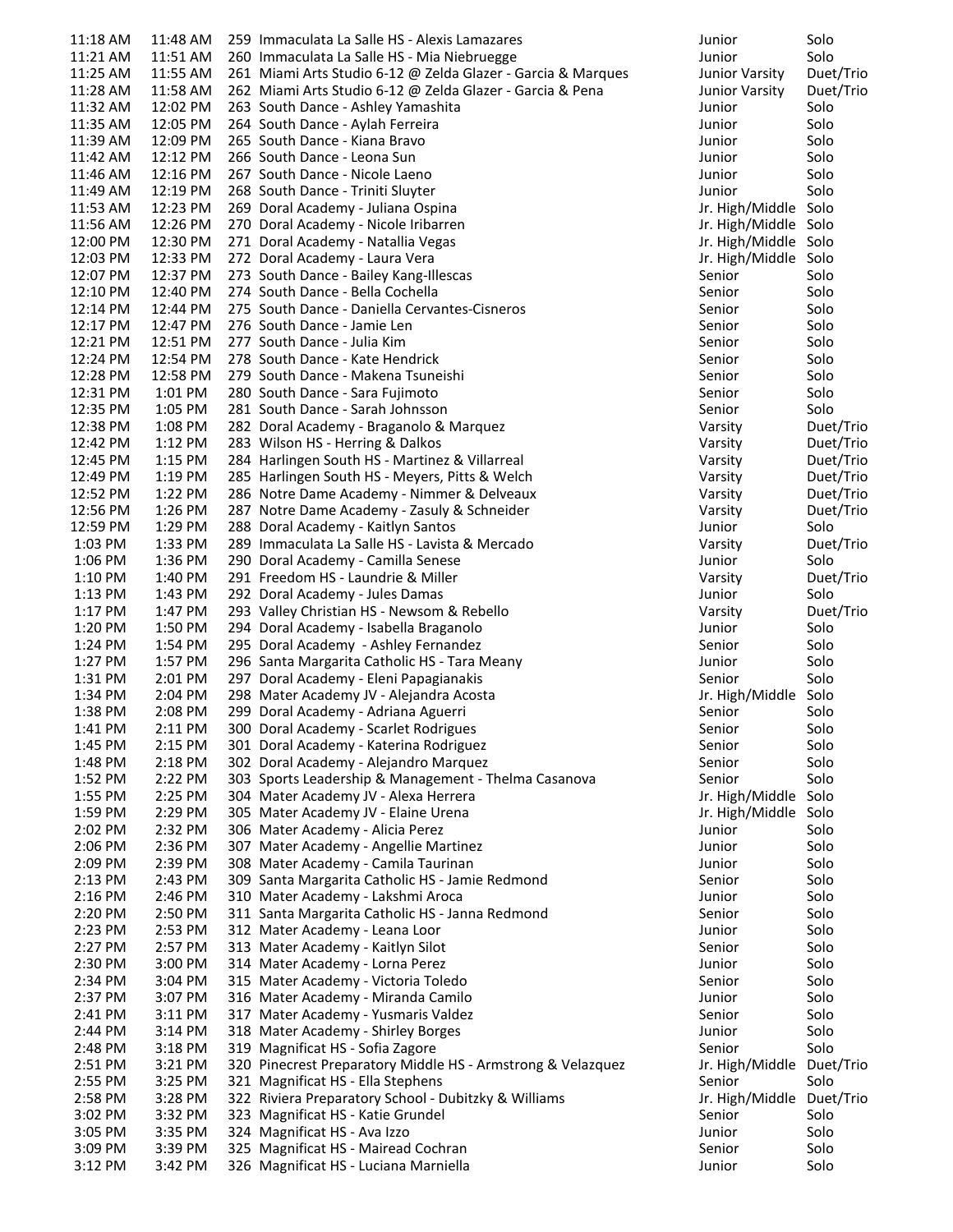| $3:16$ PM | 3:46 PM | 327 Magnificat HS - Grace Richter                   | Senior                    | Solo      |
|-----------|---------|-----------------------------------------------------|---------------------------|-----------|
| 3:19 PM   | 3:49 PM | 328 Magnificat HS - Sophia Maiorana                 | Junior                    | Solo      |
| 3:23 PM   | 3:53 PM | 329 Magnificat HS - Maura Martin                    | Senior                    | Solo      |
| 3:27 PM   | 3:57 PM | 330 Magnificat HS - Alyssa Pietrocola               | Junior                    | Solo      |
| 3:31 PM   | 4:01 PM | 331 Magnificat HS - Beatrice Ghosn                  | Junior                    | Solo      |
| 3:34 PM   | 4:04 PM | 332 Magnificat HS - Pilar Lee                       | Junior                    | Solo      |
| 3:38 PM   | 4:08 PM | 333 Pinecrest Preparatory - Liz Sanchez             | Junior                    | Solo      |
| 3:42 PM   | 4:12 PM | 334 Magnificat HS - Clare Fox                       | Senior                    | Solo      |
| 3:46 PM   | 4:16 PM | 335 Magnificat HS - Giavanna Pietrocola             | Senior                    | Solo      |
| 3:50 PM   | 4:20 PM | 336 Magnificat HS - Caroline Wolff                  | Senior                    | Solo      |
| 3:54 PM   | 4:24 PM | 337 Magnificat HS - Madisyn Payne                   | Senior                    | Solo      |
| 3:58 PM   | 4:28 PM | 338 Pinecrest Preparatory - Chloe Velazquez         | Jr. High/Middle Solo      |           |
| 4:01 PM   | 4:31 PM | 339 Magnificat HS - Aaria Patel                     | Senior                    | Solo      |
| 4:05 PM   | 4:35 PM | 340 Pinecrest Preparatory - Rebecca Jimenez         | Jr. High/Middle Solo      |           |
| 4:08 PM   | 4:38 PM | 341 Magnificat HS - Allyson Skuderin                | Senior                    | Solo      |
| 4:12 PM   | 4:42 PM | 342 Pinecrest Preparatory - Sophia Alvarez          | Jr. High/Middle Solo      |           |
| 4:15 PM   | 4:45 PM | 343 Magnificat HS - Hailey Irwin                    | Senior                    | Solo      |
| 4:19 PM   | 4:49 PM | 344 Pinecrest Preparatory - Jessalyn Gonzalez       | Junior                    | Solo      |
| 4:22 PM   | 4:52 PM | 345 Magnificat HS - Sienna D'Agostino               | Senior                    | Solo      |
| 4:26 PM   | 4:56 PM | 346 Mission Hillis HS - Sarah Murphy                | Junior                    | Solo      |
| 4:29 PM   | 4:59 PM | 347 Magnificat HS - Madison Glass                   | Senior                    | Solo      |
| 4:33 PM   | 5:03 PM | 348 Mission Hillis HS - Chloe Daniels               | Junior                    | Solo      |
| 4:36 PM   | 5:06 PM | 349 Magnificat HS - Sydney Geise                    | Senior                    | Solo      |
| 4:40 PM   | 5:10 PM | 350 Mission Hillis HS - Ravyn Davis                 | Junior                    | Solo      |
| 4:43 PM   | 5:13 PM | 351 Magnificat HS - Clare Hoban                     | Senior                    | Solo      |
| 4:47 PM   | 5:17 PM | 352 Mission Hillis HS - Corrine Ignaciak            | Junior                    | Solo      |
| 4:50 PM   | 5:20 PM | 353 Mission Hills - Ryden, Meagher, & Bourne        | Varsity                   | Duet/Trio |
| 4:53 PM   | 5:23 PM | 354 Hudson HS - Johnson, Plourde, & Schmitz         | Varsity                   | Duet/Trio |
| 4:57 PM   | 5:27 PM | 355 Magnificat HS - Barchanowicz, Payne, & Wolff    | Varsity                   | Duet/Trio |
| 5:00 PM   | 5:30 PM | 356 Magnificat HS - Fox, Lee, & Martin              | Varsity                   | Duet/Trio |
| 5:04 PM   | 5:34 PM | 357 Magnificat HS - Ghosn, Irwin, & Skuderin        | Varsity                   | Duet/Trio |
| 5:07 PM   | 5:37 PM | 358 Magnificat HS - Hustey & Richter                | Varsity                   | Duet/Trio |
| 5:11 PM   | 5:41 PM | 359 Magnificat HS - Iacano, Lawrence, & Marniella   | Varsity                   | Duet/Trio |
| 5:14 PM   | 5:44 PM | 360 Magnificat HS - McCarty, Patel, & Stephens      | Varsity                   | Duet/Trio |
| 5:18 PM   | 5:48 PM | 361 Magnificat HS - Geise, Glass, & Pietrocola      | Varsity                   | Duet/Trio |
| 5:21 PM   | 5:51 PM | 362 Magnificat HS - D'Agostino, Hoban, & Pietrocola | Varsity                   | Duet/Trio |
| 5:25 PM   | 5:55 PM | 363 Riviera Preparatory School - Angie Francis      | Senior                    | Solo      |
| 5:28 PM   | 5:58 PM | 364 Mission Hillis HS - Keira Bissember             | Senior                    | Solo      |
| 5:32 PM   | 6:02 PM | 365 Mission Hills - Cole Ryden                      | Senior                    | Solo      |
|           |         | <b>JUDGES' BREAK</b>                                |                           |           |
| 5:49 PM   | 6:19 PM | 366 Arvida MS - Maria Millo                         | Jr. High/Middle Solo      |           |
| 5:53 PM   | 6:23 PM | 367 Arvida MS - Sophia Fernandez                    | Jr. High/Middle Solo      |           |
| 5:56 PM   | 6:26 PM | 368 Arvida MS - Analucia Garcia                     | Jr. High/Middle Solo      |           |
| 6:00 PM   | 6:30 PM | 369 Riviera Preparatory School - Francesca Maresma  | Jr. High/Middle Solo      |           |
| 6:03 PM   | 6:33 PM | 370 Riviera Preparatory School - Marina Bruneli     | Jr. High/Middle Solo      |           |
| 6:07 PM   | 6:37 PM | 371 Riviera Preparatory School - Taylor Feito       | Jr. High/Middle Solo      |           |
| 6:10 PM   | 6:40 PM | 372 Riviera Preparatory School - Alissa Dubitzky    | Jr. High/Middle Solo      |           |
| 6:14 PM   | 6:44 PM | 373 Riviera Preparatory School - Lili Veziroglu     | Jr. High/Middle Solo      |           |
| 6:17 PM   | 6:47 PM | 374 Riviera Preparatory School - Olivia Garcia      | Jr. High/Middle Solo      |           |
| 6:21 PM   | 6:51 PM | 375 Riviera Preparatory School - Rebecca Bigorra    | Jr. High/Middle Solo      |           |
| 6:24 PM   | 6:54 PM | 376 Riviera Preparatory School - Sasha Van Schaik   | Jr. High/Middle Solo      |           |
| 6:28 PM   | 6:58 PM | 377 Riviera Preparatory School - Dana Egui          | Junior                    | Solo      |
| 6:31 PM   | 7:01 PM | 378 Riviera Preparatory School - Sabrina Rosen      | Junior                    | Solo      |
| 6:35 PM   | 7:05 PM | 379 Riviera Preparatory School - Cristina Ortega    | Junior                    | Solo      |
| 6:38 PM   | 7:08 PM | 380 Riviera Preparatory School - Sofia Croes        | Junior                    | Solo      |
| 6:42 PM   | 7:12 PM | 381 Riviera Preparatory School - Mariana Nares      | Junior                    | Solo      |
| 6:45 PM   | 7:15 PM | 382 Arvida MS - Fernandez & Garcia                  | Jr. High/Middle Duet/Trio |           |
| 6:48 PM   | 7:18 PM | 383 Valley Christian HS - Emily Nabokov             | Senior                    | Solo      |
| 6:51 PM   | 7:21 PM | 384 Valley Christian HS - Alice Duong               | Junior                    | Solo      |
| 6:54 PM   | 7:24 PM | 385 Valley Christian HS - Julia Lopez               | Senior                    | Solo      |
| 6:57 PM   | 7:27 PM | 386 Valley Christian HS - Ekaterina Kuzmenko        | Junior                    | Solo      |
| 7:00 PM   | 7:30 PM | 387 Valley Christian HS - Angela Li                 | Senior                    | Solo      |
| 7:03 PM   | 7:33 PM | 388 Valley Christian HS - Emily Luong               | Junior                    | Solo      |
| 7:06 PM   | 7:36 PM | 389 Valley Christian HS - Chloe Yao                 | Senior                    | Solo      |
| 7:09 PM   | 7:39 PM | 390 Valley Christian HS - Mia Suzuki                | Junior                    | Solo      |
| 7:12 PM   | 7:42 PM | 391 Valley Christian HS - Callie Newsom             | Senior                    | Solo      |
| 7:15 PM   | 7:45 PM | 392 Valley Christian HS - Rebecca Rebello           | Junior                    | Solo      |
| 7:18 PM   | 7:48 PM | 393 Coral Reef HS - Jelany Cox #1                   | Senior                    | Solo      |

| enior          | טוטכ      |
|----------------|-----------|
| unior          | Solo      |
| enior          | Solo      |
| unior          | Solo      |
| unior          | Solo      |
| unior          | Solo      |
|                |           |
| unior          | Solo      |
| enior          | Solo      |
| enior          | Solo      |
| enior          | Solo      |
| enior          | Solo      |
| r. High/Middle | Solo      |
| enior          | Solo      |
| r. High/Middle | Solo      |
| enior          | Solo      |
|                |           |
| r. High/Middle | Solo      |
| enior          | Solo      |
| unior          | Solo      |
| enior          | Solo      |
| unior          | Solo      |
| enior          | Solo      |
| unior          | Solo      |
|                |           |
| enior          | Solo      |
| unior          | Solo      |
| enior          | Solo      |
| unior          | Solo      |
| 'arsity        | Duet/Trio |
| 'arsity        | Duet/Trio |
| 'arsity        | Duet/Trio |
| 'arsity        | Duet/Trio |
|                |           |
| 'arsity        | Duet/Trio |
| 'arsity        | Duet/Trio |
| 'arsity        | Duet/Trio |
| 'arsity        | Duet/Trio |
| 'arsity        | Duet/Trio |
| 'arsity        | Duet/Trio |
| enior          | Solo      |
| enior          | Solo      |
|                |           |
| enior          | Solo      |
|                |           |
| r. High/Middle | Solo      |
| r. High/Middle | Solo      |
| . High/Middle  | Solo      |
| r. High/Middle | Solo      |
| . High/Middle  | Solo      |
| r. High/Middle | Solo      |
|                |           |
| . High/Middle  | Solo      |
| r. High/Middle | Solo      |
| . High/Middle  | Solo      |
| . High/Middle  | Solo      |
| r. High/Middle | Solo      |
| unior          | Solo      |
| unior          | Solo      |
|                |           |
| unior          | Solo      |
| unior          | Solo      |
| unior          | Solo      |
| r. High/Middle | Duet/Trio |
| enior          | Solo      |
| unior          | Solo      |
| enior          | Solo      |
|                |           |
| unior          | Solo      |
| enior          | Solo      |
| unior          | Solo      |
| enior          | Solo      |
| unior          | Solo      |
| enior          | Solo      |
| unior          | Solo      |
| enior          | Solo      |
|                |           |